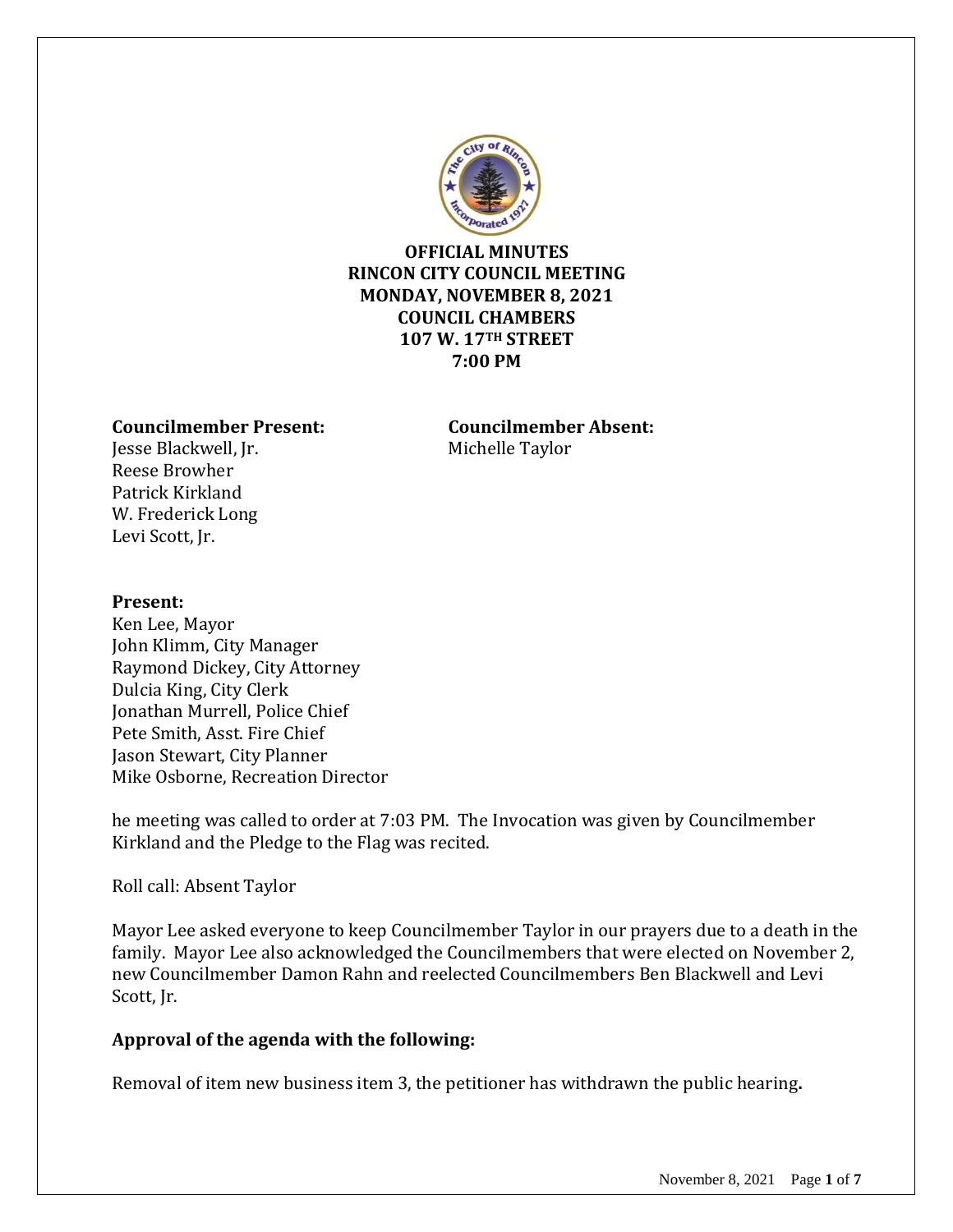Motion to approve: Councilmember Scott Second: Councilmember Blackwell Vote by Council: Unanimous

#### **Presentation by Effingham Chamber of Commerce.**

Andy Cripps with Chamber was present. Mr. Cripps thanked Council for the opportunity and presented a plaque to Councilmember Long for his years of service on the Chamber's Board.

### **Public Hearing #1**

*Turn meeting over to public hearing officer, Raymond Dickey:*

Open public hearing: 7:09 PM

### **Public Hearing on a petition filed by Dana Bonds to rezone 0.64 acre parcel located at 1006 N. Columbia Ave, to amend the zoning from R-4 (Single Family Residential) to GC (General Commercial); the property is owned by Dana Bonds. (Map and Parcel # R2010010)**

Attorney Dickey asked was property marked, an ad placed in the paper and the nearby property owners notified. Jason Stewart said yes. Dana Bonds property owner was present. Ms. Bonds said currently the location is residential she has lived there for six years. While there she started online business from the back building, quickly the locals found out about it so she moved to a store front. She has relocated to Pembroke and wants to use the house as an office and use the back building, depending on the City limitations she would like to use as a store front. She does embroidery, screen printing, sells vinyl and blank craft items. Councilmember Long asked about truck traffic turning into her driveway. Ms. Bonds said once or twice a year she has sea shipments, other than that it would be regular UPS traffic. Mr. Stewart said the Planning and Zoning Board recommended approval, but he wants Council to keep in mind Ms. Bonds still have to go through the Planning and Development Department for the business.

Close public hearing: 7:14PM

*Turn the meeting back over to Mayor Lee.*

**Vote on the first reading on a petition filed by Dana Bonds to rezone 0.64 acre parcel located at 1006 N. Columbia Ave, to amend the zoning from R-4 (Single Family Residential) to GC (General Commercial); the property is owned by Dana Bonds. (Map and Parcel # R2010010)**

Motion to approve: Councilmember Scott Second: Councilmember Long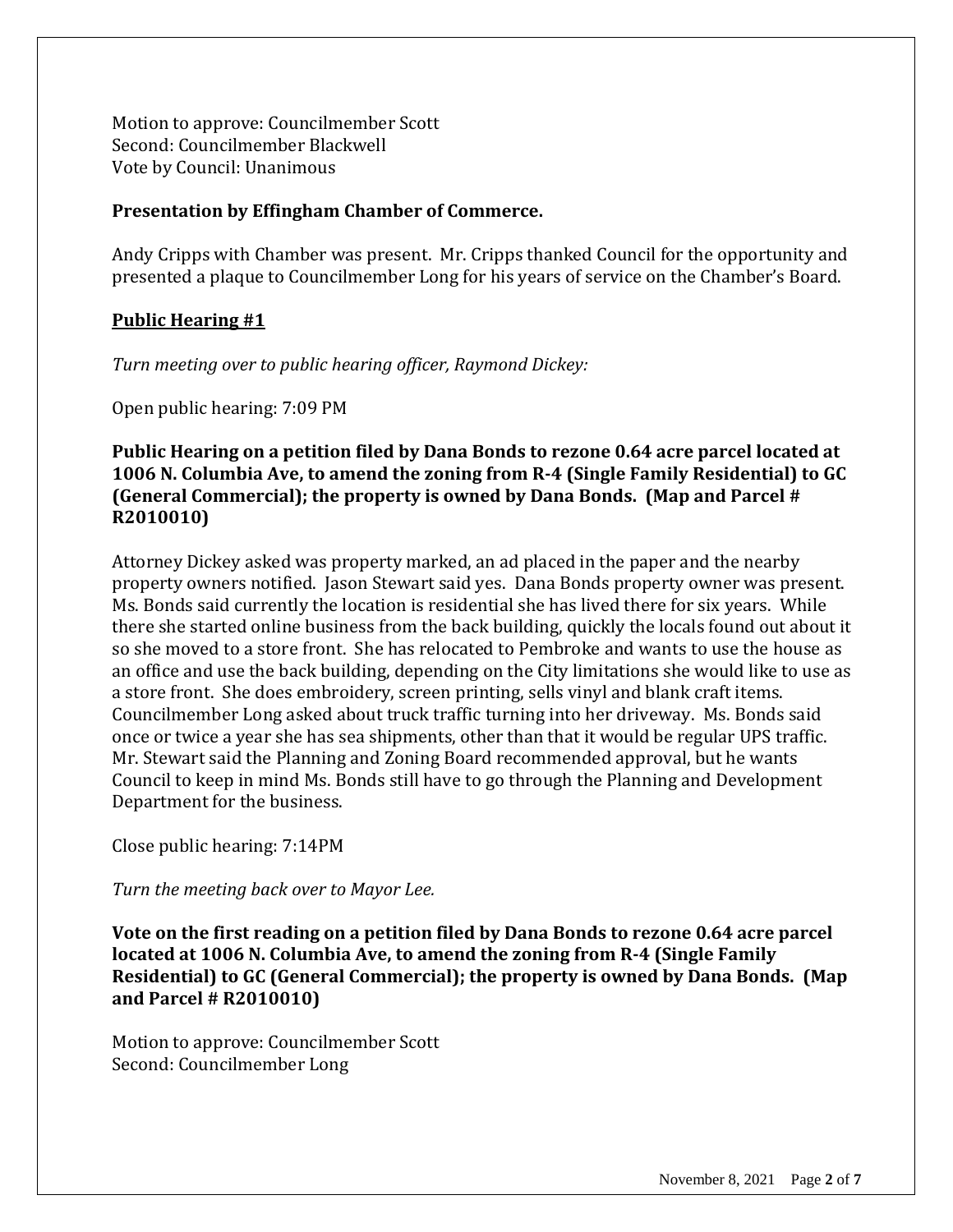Mayor Lee said he knows the properties along Highway 21have gone commercial. Councilmember Kirkland asked were there any close residential properties, Mr. Stewart said yes. Ms. Bonds said two houses down on either side is commercial and one in front of her.

Vote by Council: Unanimous

## **Public Hearing #2**

*Turn meeting over to public hearing officer, Raymond Dickey:*

Open public hearing: 7:17 PM

**Public Hearing on proposed amendment to the City of Rincon Ordinances to add a new definition of "self-storage facility" to Section 90-361 (Definitions) of the Rincon City Code and amend Section 90-176, General Commercial Zoning District (GC) of the Rincon City Code to add "self-storage facility" as a use permitted by Conditional Use Permit in the General Commercial (GC) Zoning District.**

Attorney Dickey asked Mr. Stewart was advertisement run in the paper, Mr. Stewart said yes. Attorney Dickey said basically this is a text amendment to our current Ordinance. Mr. Stewart said the current owners want to expand their business but based on the current interpretation of the Zoning Ordinance the zoning there now does not permit self storage. They were attempting to rezone the property Industrial. Through discussion with the owners and staff, we felt it would be appropriate to recommend adding definition of self storage facility as a conditional use to General Commercial; Attorney Dickey said they put it there as a text amendment for Conditional Use, that allows Council to look at individual properties and surrounding properties and place conditional upon those. Conditional Use seems to fit the City's needs. Attorney Dickey said this is already General Commercial.

Close public hearing: 7:32PM

*Turn the meeting back over to Mayor Lee.*

**Vote on proposed amendment to the City of Rincon Ordinances to add a new definition of "self-storage facility" to Section 90-361 (Definitions) of the Rincon City Code and amend Section 90-176, General Commercial Zoning District (GC) of the Rincon City Code to add "self-storage facility" as a use permitted by Conditional Use Permit in the General Commercial (GC) Zoning District.**

Motion to approve: Councilmember Browher Second: Councilmember Long

Councilmember Kirkland said his biggest concern is the look of whatever goes there. This can be addressed in the site plan.

Vote by Council: Unanimous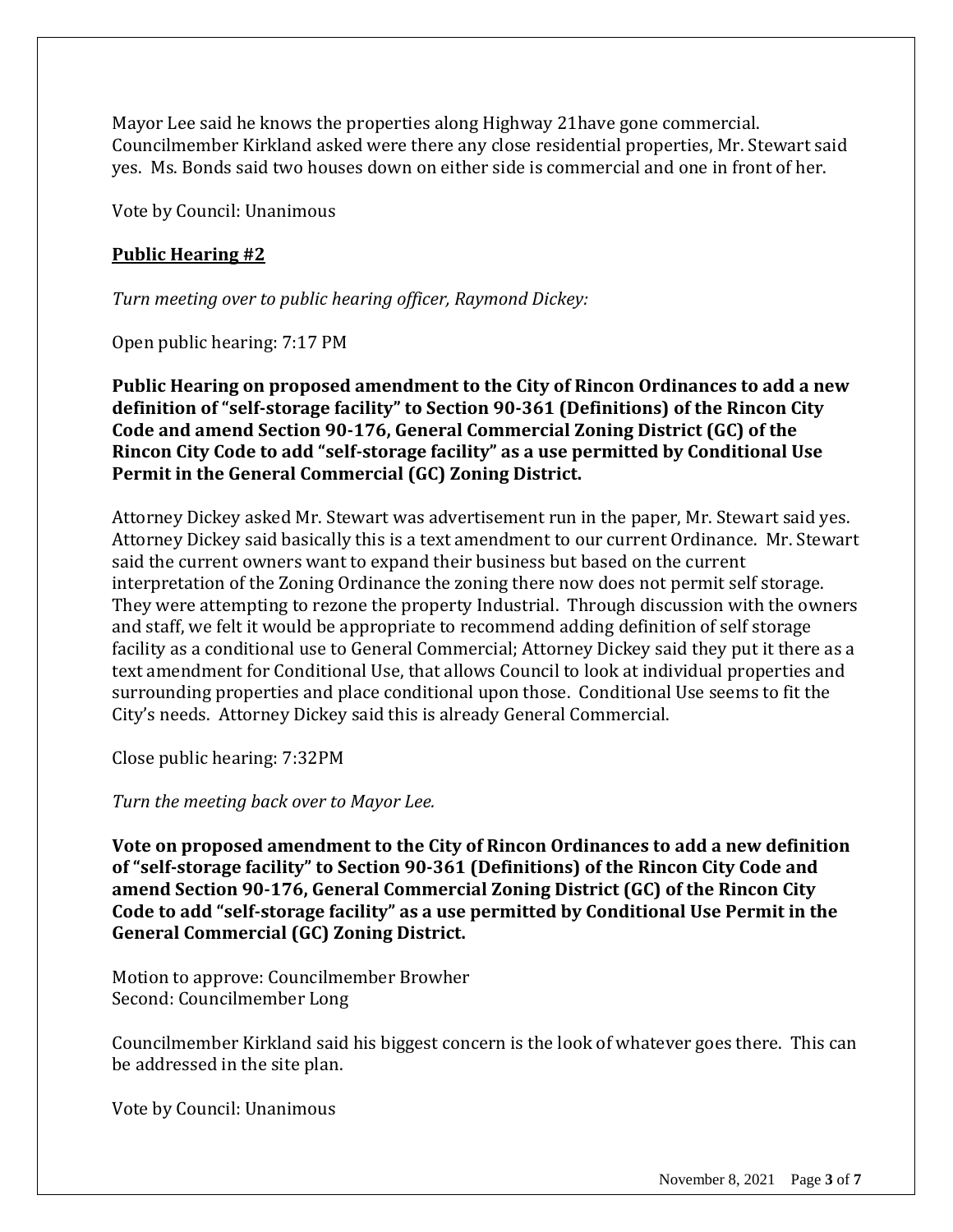### **Old Business:**

**1. Vote on a petition filed by CS Martin, Inc. requesting a variance on the lot width requirements for 82.42 feet located at 110 Barnwell Ave. The property is owned by Scott Martin of CS Martin, Inc. The property is zoned R-4 (Single Family Residential). (Map and Parcel # R2110003) (Tabled at the 10/11/21 meeting)**

Remove from the table: Councilmember Scott Second: Councilmember Kirkland Vote by Council: Unanimous

Scott Martin was present. Mr. Martin said he is planning on developing a nine lot subdivision with the existing home it will be ten. All the lots meets the R4 requirements except the one he is requesting the variance on, it meets the square foot requirement but does not meet the width requirement on the front. The houses that he will put there will be a \$300,000 - \$350,000 asset. They will be nice quality homes with hardy board. He needs the variance to complete the subdivision. Mayor Lee said it would be a shame to tear that home down; he commends Mr. Martin for trying to save it. Mr. Martin said he does not want to tear it down. Councilmember Scott said he has looked at the property this weekend, we have had a lot of rain the drainage itself was pretty good.

Motion to approve: Councilmember Scott Second: Councilmember Blackwell Vote by Council: Unanimous

#### **New Business:**

## **1. Effingham Herald request approval of a special events permit to host a Hometown Christmas Festival on November 20, 2021 at 1204 N. Columbia Avenue.**

Kim Dennis with the Effingham Herald was present. Mrs. Dennis said the Herald has been at their new facility for about three years and their intent was to do events for the community. They have had some events that have been private but this is for the community. There will be have 20 vendors and this will be the kick off to Christmas. Councilmember Blackwell asked would the Herald sponsor this in the future, Mrs. Dennis said she hopes to make it an annual event.

Motion to approve: Councilmember Long Second: Councilmember Scott

Councilmember Browher asked that the City advertise it on the digital sign.

Vote by Council: Unanimous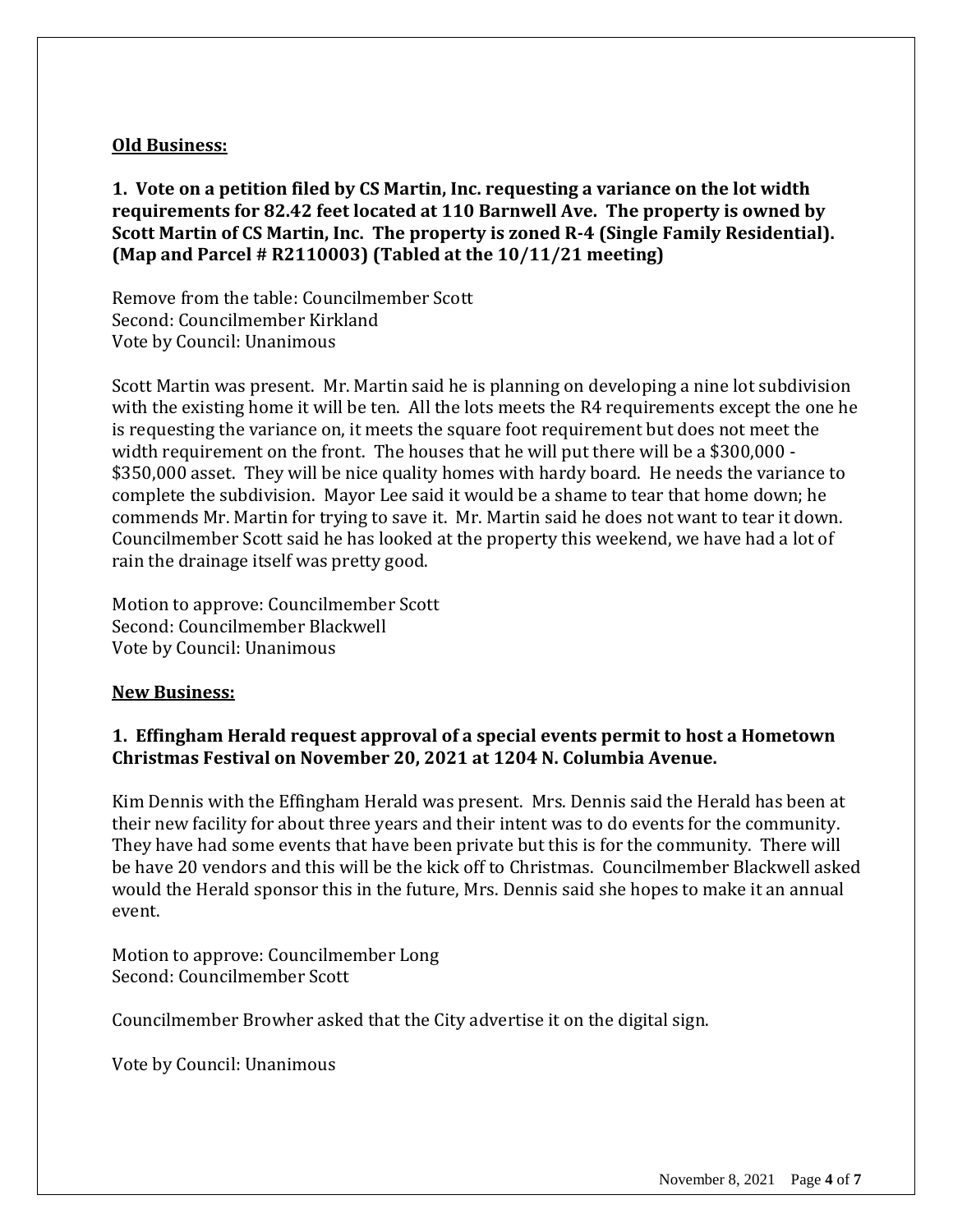## **2. R. B. Baker Construction request approval of final pay request and retainage in the amount of \$42,290.00 for the 2021 Rincon TSPLOST – Georgia and Savannah Avenues. LI #320.4100.549102**

Alec Metzger with EMC was present. He said this is for the final pay request, retainage and start of the one year warranty period. He handed out a score card and submittals and said this company was fairly easy to work with.

Motion to approve: Councilmember Long Second: Councilmember Blackwell

Councilmember Kirkland appreciates that there were no change orders, but he is struggling with traffic control. We have to figure out a better way to break this down.

Vote by Council: Unanimous

## **3. Sikes Brothers, Inc request approval of pay request #2 in the amount of \$650,391.56 for the 2021 Rincon TSPLOST – 4th Street and Weisenbaker Road. LI #320.4100.549102**

Mr. Metzger said they reviewed quantities and recommend approval. Both roads are paved they will be going through the punch list, final striping and cleaning up. Mayor Lee said it seems like we had more concerns from the citizens on these two streets. Several weeks ago there was an issue with a citizen's mailbox and he was not happy with the attitude of the contractors. They are doing work for the City and he expects them to treat our citizens like we expect our staff to treat them. We need to make sure they are aware of how they are conducting themselves when they talk to our citizens. One of the biggest concerns is the gravel and rocks that were left behind. Mr. Metzger said anytime there is something like that let him know and he will make sure that it is included in the punch list. Councilmember Browher asked about final striping, Mr. Metzger said it could be temporary striping.

Motion to approve: Councilmember Long Second: Councilmember Scott Vote by Council: Unanimous

## **4. Griffin Contracting, Inc. request approval of pay request #1 in the amount of \$103,328.90 for the 2021 Rincon TSPLOST – Middleground Road. LI #320.4100.549102**

Mr. Metzger said they have verified quantities and recommend approval. They have pretty much installed the waterlines the whole length of the road but he doesn't think they are connected yet.

Motion to approve: Councilmember Browher Second: Councilmember Scott Vote by Council: Unanimous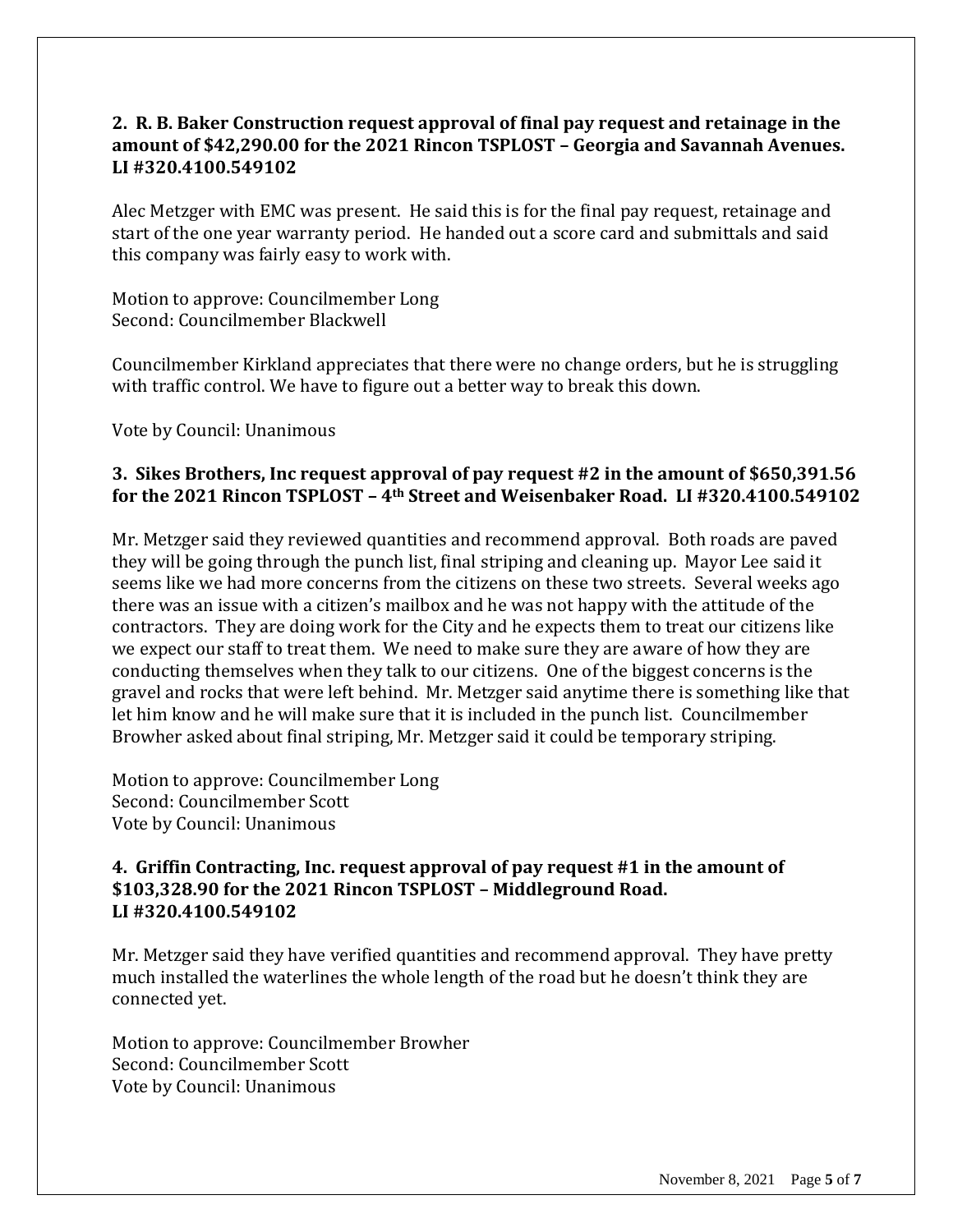Mayor Lee asked about the TSPLOST signs, Mr. Metzger said they are installed and he is going to order about 6 more.

## **5. Second reading of an ordinance to change the annual flat fee amount for insurance companies transacting business within the City limits from \$50.00 to \$75.00.**

Mr. Klimm said State law allows cities over 10,000 to charge \$75.00.

Motion to approve: Councilmember Kirkland Second: Councilmember Long Vote by Council: Unanimous

# **6. Administrative Reports:**

**City Manager** – Mr. Klimm recognize City Clerk, Dulcia King and staff for a successful election; we are fortunate at the City level as well as the County level for running a successful elections; he has received comments about the Farmers Market, all but one was favorable. He has reached out to other Cities to see how they dealt with leasing out the space; the proposed budget public hearing is November 22 and December 13 for the second reading with workshops as needed. The good thing is revenues are very strong. The challenge is that health insurance has gone up 12%. The budget that will be presented is titled 'Rincon Moving Forward', it doesn't spend money that we don't have. Our fiduciary responsible has always been our number one priority. Coming up we have the implementation of the storm water program; the completion of the new Zoning ordinance, which focuses on growth management; we have recognized the approval of SPLOST and we have targeted infrastructure with the new SPLOST money and at the same time we just recognized some movement nationally for the national infrastructure plan; we have to make sure that the City of Rincon is in position so if grand opportunities become available we are ready to go; we need to get into extending our water and sewer lines; Tommy Kee is working with Marcus Sack on the expansion of the Waste Water Treatment Plant; next year we will have the next phase of SPLOST which hopefully will target sidewalk; in public safety we have had some frozen position, next year we can tackle that; Mike Osborne wants to pose a new initiative for more events; there will be a component for Rincon beautification; we need to address the issue of the 7th Street project and work on a way to get that done; Mayor Lee said about the WWTP extension project and when would Tommy Kee and Marcus Sack have a proposed time line, Mr. Klimm said they want to meet with Council and they have a public hearing coming up, he asked would November 29 the day of the public hearing work, Council said yes.

Councilmember Scott asked about Mr. Osborne numbers on basketball, he said they went from 29 to 40.

Councilmember Browher asked about the Christmas Parade. Mr. Klimm said the Noon Lions Club decided to have the parade.

**Chief of Police** – Chief Murrell said they have done undercover buys at several business and it was as success; they have had two cases with currency seizures; also a seizure of a Mercedes